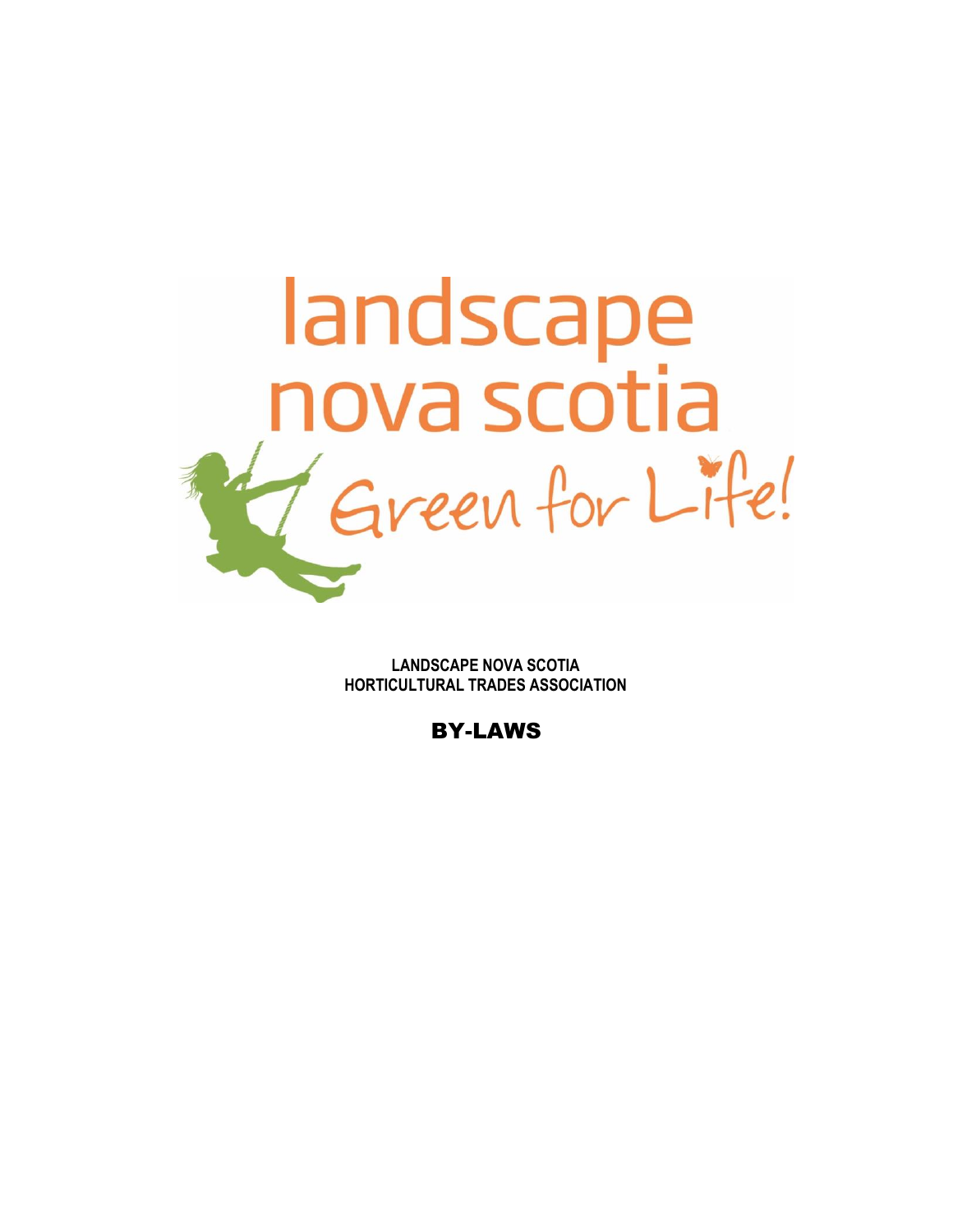# **TABLE OF CONTENTS**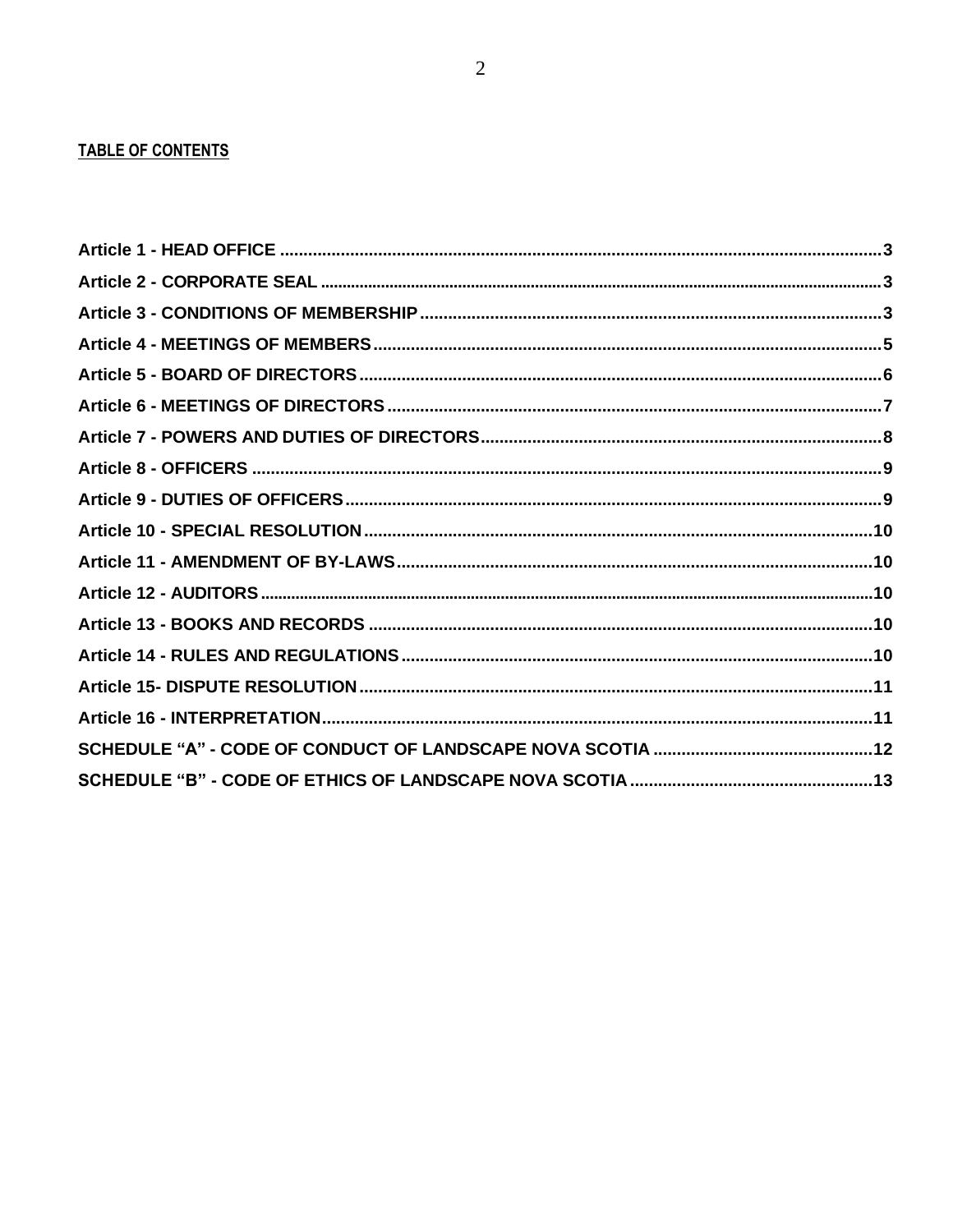#### 3

#### **LANDSCAPE NOVA SCOTIA HORTICULTURAL TRADES ASSOCIATION**

#### **BY-LAWS**

#### <span id="page-2-0"></span>*Article 1 - HEAD OFFICE*

1.01 Until changed in accordance with the Societies Act, the Head Office of Landscape Nova Scotia shall be at such location within the Province of Nova Scotia as the Board of Directors may designate from time to time.

### <span id="page-2-1"></span>*Article 2 - CORPORATE SEAL*

2.01 The Seal, an impression of which is stamped in the margin hereof, shall be the Seal of the Society.

2.02 The Secretary shall be custodian of the Seal of Landscape Nova Scotia, which he or she shall deliver only when authorized to do so by a resolution of the Board of Directors and then only to such person or persons named in the resolution.

2.03Contracts, documents or any instruments in writing requiring the signature of Landscape Nova Scotia shall be signed by the President and any other Officer and all contracts, documents and instruments in writing so signed shall be binding upon Landscape Nova Scotia without any further authorization or formality. The Directors shall have power from time to time by resolution appoint an Officer or Officers of Landscape Nova Scotia on behalf of Landscape Nova Scotia to sign specific contracts, documents and instruments in writing. The Directors may give Landscape Nova Scotia's power of attorney to any registered dealer in securities for the purpose of the transferring and dealing with any stocks, bonds and other securities of Landscape Nova Scotia. The Seal of Landscape Nova Scotia shall when required be affixed to contracts, documents and instruments in writing signed as aforesaid.

#### <span id="page-2-2"></span>*Article 3 - CONDITIONS OF MEMBERSHIP*

3.01 Membership in Landscape Nova Scotia shall be open to individuals over the age of 18 years, Societies, partnerships, sole proprietorships, and societies who meet the requirements for membership as set out herein and whose application for admission to membership has received the approval of the Board of Directors or by a Membership Chair designated by the Board of Directors of Landscape Nova Scotia.

- 3.02 There shall be five classifications of Members as follows:
	- 1. *Honorary Life Members*: Designation of Honorary Life Member shall be bestowed by the Board of Directors in its discretion on any person or organization who has distinguished himself or herself through outstanding accomplishments in or contributions to the Horticultural Industry or to Landscape Nova Scotia and who has been nominated in writing by at least three Active Members. Honorary Life Members shall have all of the rights, privileges and responsibilities of an Active Member except that an Honorary Life Member shall not be required to pay annual or special Membership dues.
	- 2. *Active Members*: Active Membership shall be open to individuals, Societies, partnerships and sole proprietorships who have been actively engaged in the horticultural industry in the Province of Nova Scotia for at least one full year preceding the date of their application and who derives the majority of their income from landscape horticulture and who have demonstrated high integrity in business practice. "Actively engaged in the horticulture industry" means carrying on business primarily as a nurseryman, landscape contractor, landscape maintenance, lawn-care, tree services or garden center or any combination thereof. Applications for Active Membership shall be considered by the Board of Directors which may approve applications in its sole discretion. Upon approval of the application by the Board of Directors, the applicant shall be admitted to Active Membership. Active Members shall have the right to participate fully in the affairs of Landscape Nova Scotia and shall be entitled to attend meetings, hold office and vote. Active Members shall have full access to all benefits, programs and publications provided by the Canadian Nursery Landscape Association.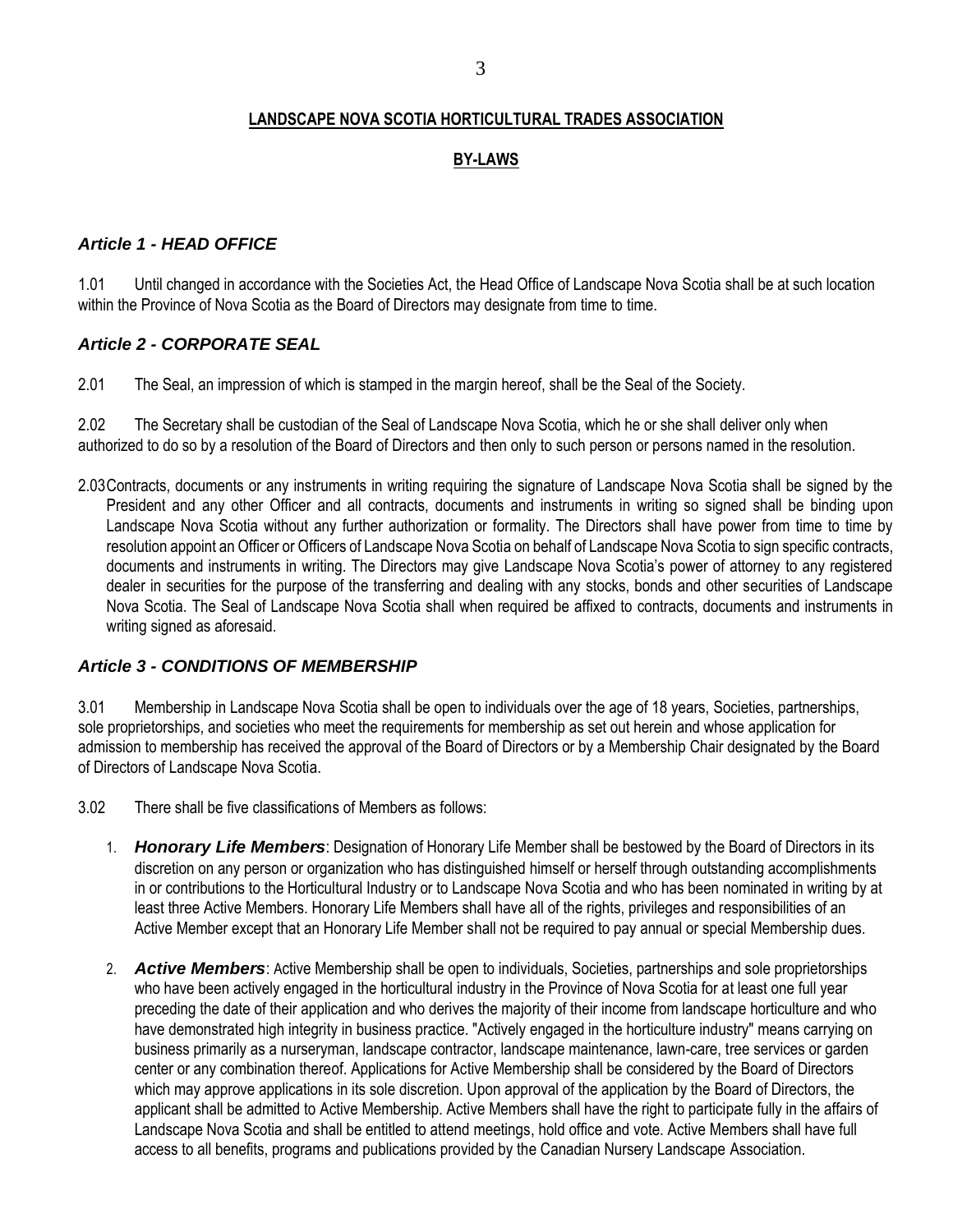- 3. *Horticultural Affiliate Members*: Horticultural Affiliate Membership shall be open to individuals, Societies, partnerships, societies and sole proprietorships resident or whose primary place of work, study or business is in the Province of Nova Scotia and who are engaged in work allied to the horticultural industry but do not carry on business in a manner which would qualify them for Membership in any other classification. Horticultural Affiliate Members may include, but shall not be limited to: professors and teachers of horticulture; researchers in horticultural sciences; ecologists; conservationists; landscape architects; media personnel specializing in horticultural matters; federal, provincial and municipal government employees; and a representative from other horticultural industry societies. Horticultural Affiliate Members shall have all of the rights, privileges and responsibilities of an Active Member except that the combined number of Horticultural Affiliate Members and Corporate Affiliate Members that may sit as Directors at one time shall not exceed three (3). Horticultural Affiliate Members Active Members do not have full access to all benefits, programs and publications provided by the Canadian Nursery Landscape Association.
- 4. *Corporate Affiliate Members*: Corporate Affiliate Membership shall be open to individuals, Societies, partnerships and sole proprietorships who are suppliers to the horticultural industry or to Landscape Nova Scotia, and who otherwise meet the requirements for Active Membership. Corporate Affiliate Members may include but shall not be limited to: seed vendors; bulb houses; manufacturers and distributors of horticultural products; printers; publishers of trade papers; and manufacturers of agricultural implements and mechanical equipment. Corporate Affiliate Membership is not limited to those actively Corporate Affiliate Members shall have all of the rights, privileges and responsibilities of an Active Member except that the combined number of Horticultural Affiliate Members and Corporate Affiliate Members that may sit as Directors at one time shall not exceed three (3). Further, their operation of business can exist outside of Nova Scotia.
- 5. *Out-of-Province Affiliate Members:* Out-of-Province Affiliate Membership shall be open to individuals, Societies, partnerships, societies and sole proprietorships which would otherwise qualify for Active, Horticultural Affiliate or Corporate Affiliate Membership except that their connection with Nova Scotia is not sufficient to qualify for membership in those classes. Out-of-Province Affiliate Members must be a member of a provincial or state horticultural society in the jurisdiction in which they work or carry on business. Out-of-Province Affiliate Members shall have the right to attend and participate at meetings of Landscape Nova Scotia but shall not have the right to vote at any meeting or sit as Director. Out-of-Province Affiliate Members shall be entitled to such other benefits and services of Landscape Nova Scotia as the Board of Directors shall determine from time to time on such terms as the Board of Directors deems fit.

3.03 The *Code of Conduct* attached as Schedule "A" hereto and the *Code of Ethics* attached as Schedule "B" hereto shall be binding upon all Members of Landscape Nova Scotia. Landscape Nova Scotia may amend the Code of Conduct and the Code of Ethics from time to time by Special Resolution and any such amendments shall be binding upon Members.

3.04 Each applicant for Membership shall submit an application in such form as approved from time to time by the Board of Directors which shall include a copy of the Code of Conduct and the Code of Ethics. Each applicant for Membership shall sign, or cause to be signed by a duly appointed officer of the applicant, as the case may be, an Acknowledgement and Undertaking in such form as may be approved from time to time by the Board of Directors by which the applicant acknowledges that the Code of Conduct and Code of Ethics has been read and undertakes to abide by same upon admission to Membership in Landscape Nova Scotia.

3.05 Each Member shall pay annual Membership dues upon becoming a Member and thereafter each Member shall pay the annual membership fee each year on or before the 31st day of October for Membership for the year commencing November 1. The membership dues shall be approved or varied annually by the Board, provided that if the Board wishes to vary the membership dues by 10% or more, said variance shall be approved by the members at the Annual General Meeting of Landscape Nova Scotia.

3.05 ach Member shall pay an annual Membership dues to hereto upon becoming a Member and thereafter each Member shall pay the annual membership fee each year on or before the 31st day of October for Membership for the year commencing November 1. The membership dues set out in the Policy Governance Document shall be approved or varied annually at the Annual General Meeting of Landscape Nova Scotia.

3.06 Landscape Nova Scotia Members in good standing shall approve the Budget presented at each Annual General Meeting.

3.07 A Member who has not paid annual Membership dues by November 1 for the subsequent fiscal year shall cease to be a Member in good standing effective November 1st and all rights and privileges of the Member shall be suspended until the Member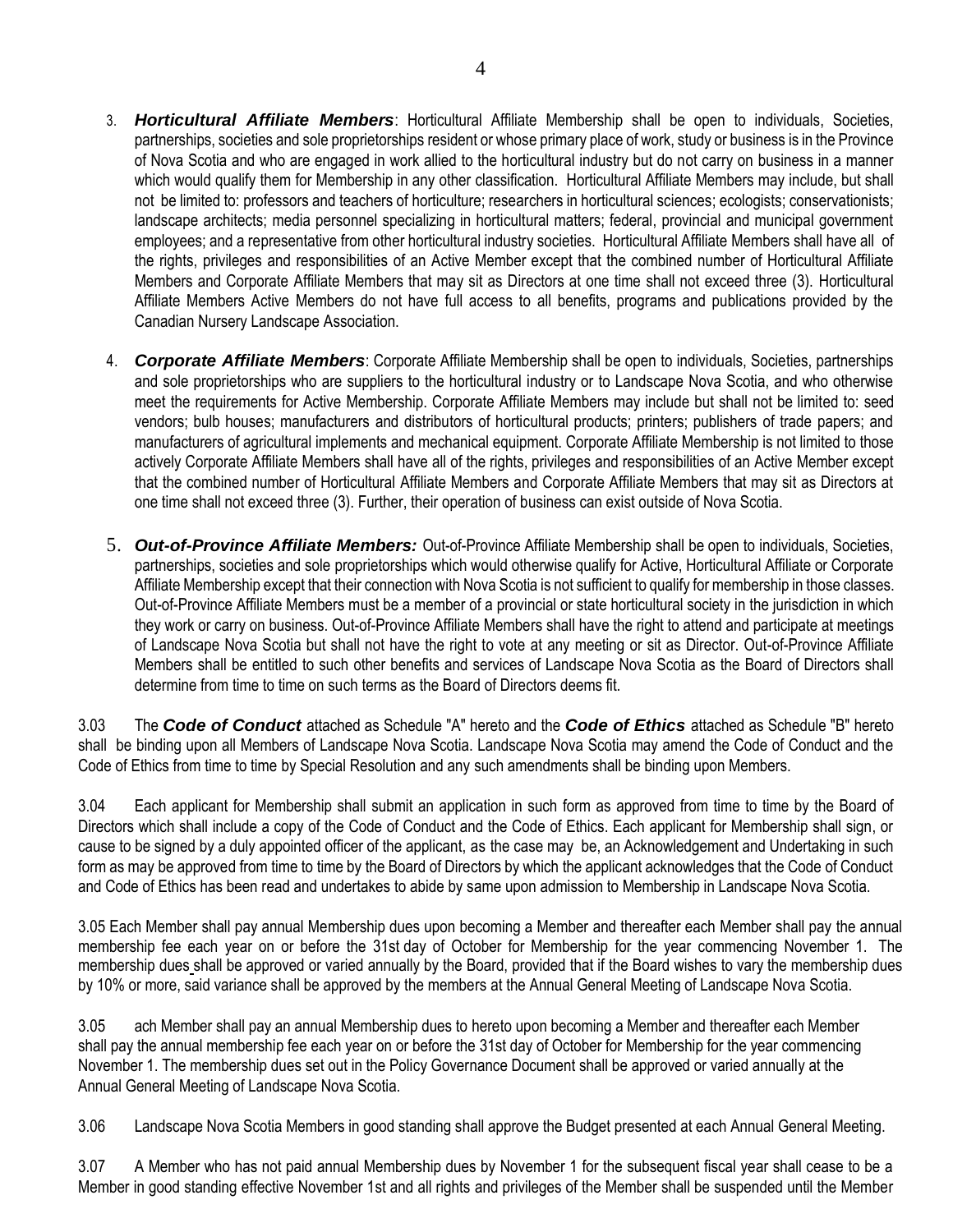is reinstated. A Member shall be reinstated upon paying any dues. The Board of Directors may strike Members from the register of Members who are not in good standing.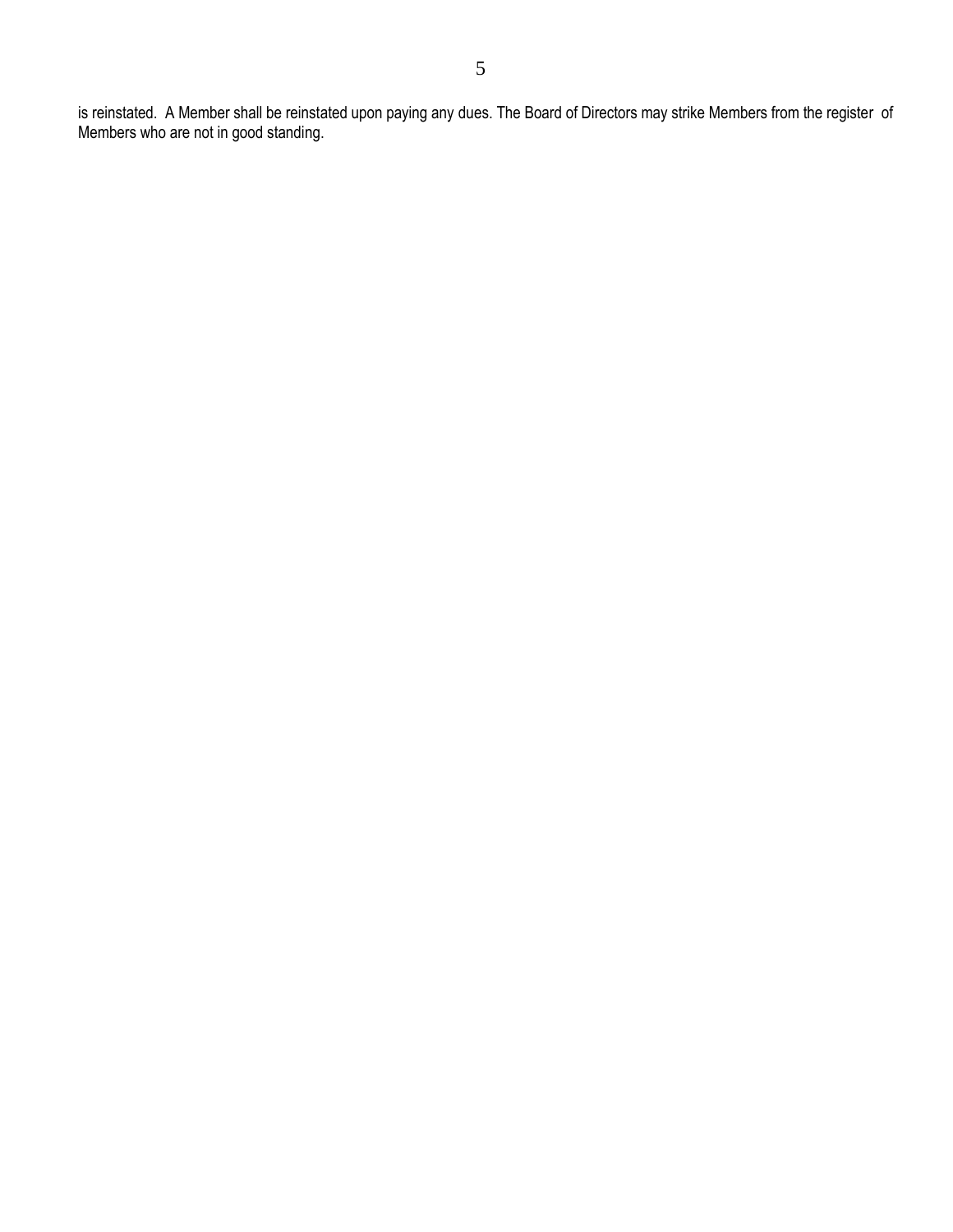3.08 The Board of Directors may from time to time levy a special assessment or assessments against Members or any classification of Members for the purpose of raising funds for such purposes as the Board of Directors deems fit.

3.09 Any Member may withdraw from Landscape Nova Scotia by delivering a written resignation to the offices of Landscape Nova Scotia.

3.10 The Board of Directors may withdraw or suspend Membership on the following grounds:

(a) breach by a Member or shareholder, partner, officer, employee or agent of a Member, as the case may be, of the Code of Ethics, By-laws, Rules and Regulations governing the conduct of Members of Landscape Nova Scotia.

3.11 The Board of Directors may appoint an individual or committee to investigate and report to the Board on any allegation of grounds for discipline of a Member. A Member shall be given notice of the meeting 30 days in advance of the Board of Directors at which any decision to discipline the Member shall be taken sufficient to allow the Member to know the allegations being made against the Member and the discipline being contemplated. The Member shall have the right to attend the meeting and make representations to the Board. The conduct and procedure for any such meeting shall be at the discretion of the Board. Following the representation of the Member and after any further evidence is presented, the Member shall be excused from the meeting and the Board may hold an in camera session to discuss the discipline of the Member and take it to a 2/3 majority vote.

3.12 Where the Board of Directors finds that grounds for disciplining a Member exist, it may discipline the Member as it sees fit and shall have the power to suspend any and all rights and privileges of the Member and to terminate Membership, on such terms and for such periods of time as the Directors deem fit.

3.13 The discipline may take effect immediately, however a Member who has been disciplined may seek a review of the discipline at a Special General Meeting of Landscape Nova Scotia provided that the requisite number of Members so request as per Article 5.03.

## <span id="page-5-0"></span>*Article 4 - MEETINGS OF MEMBERS*

4.01 The Annual General Meeting of Landscape Nova Scotia shall take place at such time and place as designated by the Board of Directors provided that the Annual General Meeting take place within ninety (90) days after the end of the Fiscal Year.

4.02 Other General or Special Meetings shall take place at such locations and times as the Board of Directors or the President, as the case may be, may direct in accordance with this By-Law.

4.03 The Members may consider and transact any special or general business at any meeting of the Members provided that proper notice of the business to be transacted at the meeting is given to Members in accordance with Article 5.06. The Board of Directors or the President shall have the power to call, at any time, a General Meeting of the Members of Landscape Nova Scotia. The Board of Directors shall call a Special General Meeting of Members on written requisition of fifteen (15) Members entitled to vote at a meeting of Landscape Nova Scotia specifying the nature of the business to be transacted at the meeting.

4.04 At any General or Special Meeting of Landscape Nova Scotia twelve (12) Members entitled to vote at a meeting of Landscape Nova Scotia in good standing present in person at a meeting shall constitute a quorum.

4.05 Written notice of the Annual General Meeting shall be given to each Member at the address recorded for that Member in the Membership Registry at least four (4) weeks prior to the meeting.

4.06 Written notice of a Special General Meeting shall be given to each Member at the address recorded for that Member in the Membership Registry at least seven (7) week days (weekends and holidays excluded) prior to the meeting. Notice of a Special Meeting shall contain sufficient information about the special business to be transacted at the meeting to allow the Member to know the nature of the business to be transacted and may contain such additional information as will permit a Member to form a reasoned judgment on the decision to be taken.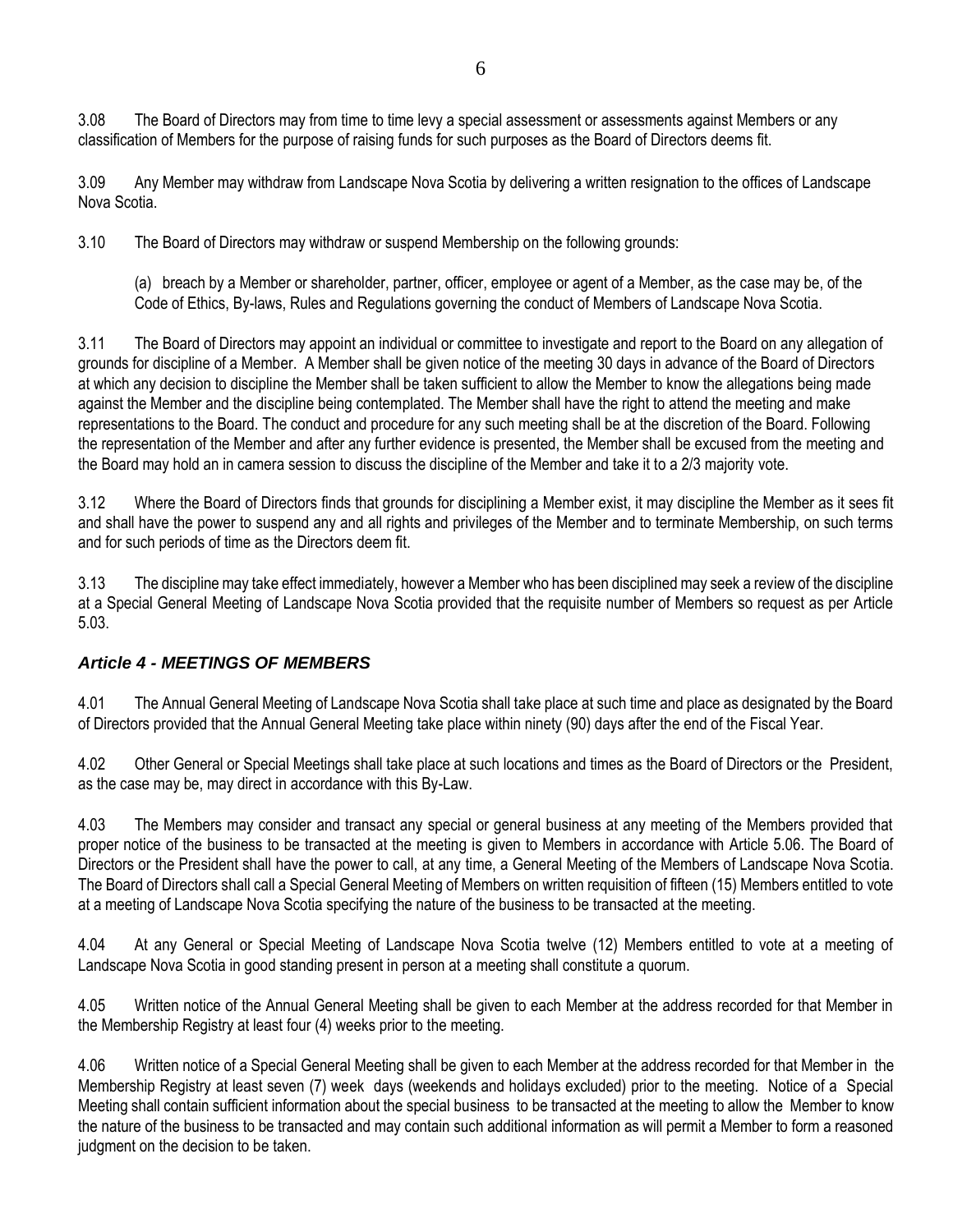4.07 Where notice of a General Meeting is mailed by pre-paid post, the notice shall be deemed to be received four (4) days after mailing. Where notice of a General Meeting is sent electronically or by fax as requested by a Member, it will be deemed accepted when sent. Notice of each General Meeting shall inform the Member that the Member has a right to be represented at the meeting by Proxy and providing a form of Proxy to be used by the Member.

4.08 Each voting Member in good standing shall have the right to one vote at a meeting of the Membership. Where a Member is a Society, partnership, sole proprietorship, the Member shall have one vote to be exercised by an individual appointed by the Member for that purpose. Each voting Member shall be entitled to appoint a Proxy holder in writing to attend at the meeting and exercise the right to vote of the Member in the manner and to the extent authorized by Proxy. The Proxy holder shall be a Member in good standing of Landscape Nova Scotia.

4.09 No error or omission in giving notice of any General or Special Meeting or any adjournment thereof to the Members of Landscape Nova Scotia shall invalidate such meeting or make void any proceedings taken thereat and any Member may at any time waive notice of any such meeting and may ratify, approve and confirm any or all proceedings taken or had thereat. For the purpose of sending notice to any Member, Director or Officer of Landscape Nova Scotia, the Member's address shall be the last address recorded in the Membership Registry of Landscape Nova Scotia.

4.10 Minutes of all General and Special Meetings shall be recorded and available to all Members of Landscape Nova Scotia and approved at the next General Meeting of Landscape Nova Scotia.

4.11 All Annual, General and Special Meetings shall be conducted using rules of parliamentary procedure and in the event of a dispute Robert's Rules of Order Newly Revised shall be the final authority except where inconsistent with these By-Laws in which case the By-Laws shall prevail.

4.12 The Presiding Chair of the Annual, General or Special Meeting shall have no vote except to either defeat or pass a resolution where his or her vote would be the deciding vote.

4.13 At all meetings of Landscape Nova Scotia every question shall be determined by a majority of votes unless otherwise specifically provided for by statute or by this By-Law.

## <span id="page-6-0"></span>*Article 5 - BOARD OF DIRECTORS*

5.01 The affairs of Landscape Nova Scotia shall be managed by the Board of Directors of Landscape Nova Scotia who are elected at the Annual General Meeting.

5.02 The Board of Directors shall be comprised of not less than eight (8) and not more than twelve (12) Directors, one of which will be the Canadian Nursery Landscape Association (CNLA) representative. These Directors shall serve for a two year term, with the exception of the CNLA representative which will be a minimum of a three year term, at which time they may reoffer for a subsequent term. At subsequent Annual General Meetings such Directors shall be elected as needed to replace any retiring Directors or to increase the number of Directors.

5.03 For the purposes of measuring the term of a Director, a year shall mean the time between Annual General Meetings and a Director shall hold office until the end of the Annual General Meeting at which his or her term expires except as otherwise provided for herein.

5.04 Unless otherwise explicitly stated in this By-Law, any Member in good standing is eligible to be a Director provided that he or she is an individual eighteen (18) years of age or older with power under law to contract and provided further that no more than one shareholder, director, officer, partner, Member and/or employee of a Society, partnership, sole proprietorship or Landscape Nova Scotia may hold office as Director at any time.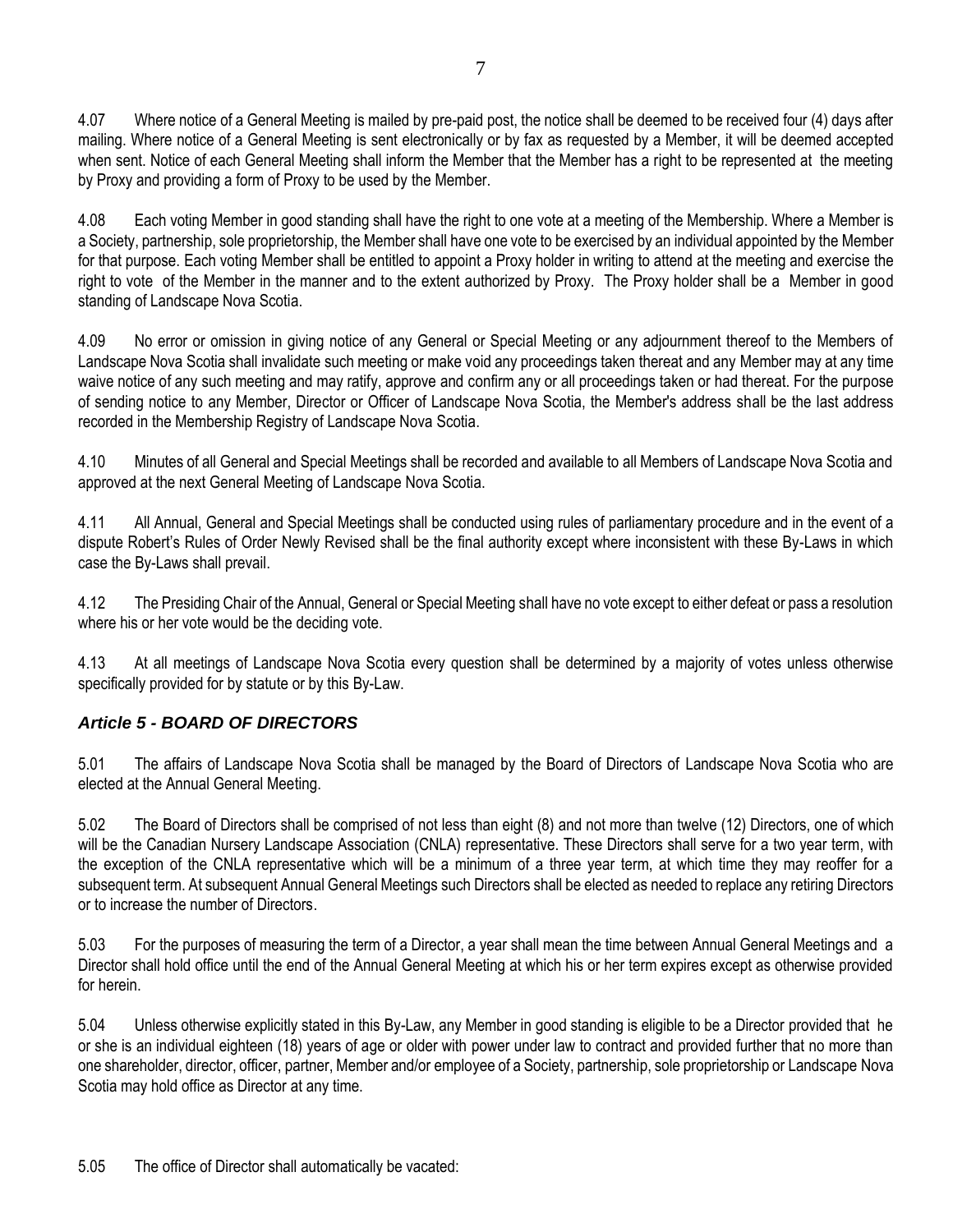(a) if a Director shall resign his office by delivering a written notice of resignation to the Secretary of Landscape Nova Scotia;

(b) if a Director ceases to be eligible for Membership;

(c) if a Director ceases to be resident in Nova Scotia;

(d) if a Director is not in attendance at fifty per cent (50%) or more of the meetings of the Board of Directors in any Fiscal Year of Landscape Nova Scotia, provided that the removal of such Director is carried out in accordance with this Article 5.05(g) and that the Director fails to offer a reasonable excuse for missing each meeting;

(e) if he or she is found by a Court of competent jurisdiction to be of unsound mind;

(f) if there is a voluntary resignation of a Director the removal of a Director as provided for under  $5.05(q)$ ;

(g) if at a Special or Annual General Meeting of Members a Special Resolution is passed by three-fourths (3/4) of the Members present at the meeting that he or she be removed, provided that notice of the Special Resolution calling for his or her removal be delivered to the Director with the Notice of Meeting; or

(h) upon the death of a Director.

provided that if any vacancy shall occur for any reason set out in this Article, the Board of Directors by majority vote, may, by appointment, fill the vacancy with a Member of Landscape Nova Scotia for the remainder of the departing Director's term or until the next Annual General Meeting which ever is earlier.

5.06 The Directors shall be entitled to reimbursement of direct expenses and travel allowances as outlined in the LNS Expense Policy and approved by the Board of Directors.

5.07 Every Director or Officer of Landscape Nova Scotia or other persons who has undertaken or is about to undertake any liability on behalf of Landscape Nova Scotia and their executors, administrators, estate and effects, respectively shall from time to time and at all times, be indemnified and saved harmless, out of funds of Landscape Nova Scotia from and against:

(a) All costs, charges and expenses whatsoever which such Director, Officer and other person sustains or incurs in or about any action, suit or proceeding which is brought, commenced or prosecuted against him or her in or about the execution of his or her office or in respect of any such liability.

(b) All other costs, charges and expenses, which he or she sustains or incurs in or about or in relation to the affairs thereof, except such costs, charges or expenses as are occasioned by his or her own willful neglect or default.

5.08 A retiring Director shall remain in office until the dissolution or adjournment of the meeting at which his or her retirement is accepted.

### <span id="page-7-0"></span>*Article 6 - MEETINGS OF DIRECTORS*

6.01 Meetings of the Board of Directors may be held at such time and place as the Board of Directors determine, provided that each Director who was not present at the meeting where the place, date and time of the meeting was set, receives written notice of this meeting at least seven (7) week days (holidays and weekends excluded) in advance either by fax or electronic mail. Where notice of this Board Meeting is sent electronically or by fax, as requested by the board member, it will be deemed to be received and accepted when sent. No error or omission in giving notice of any meeting of the Board of Directors or any adjournment thereof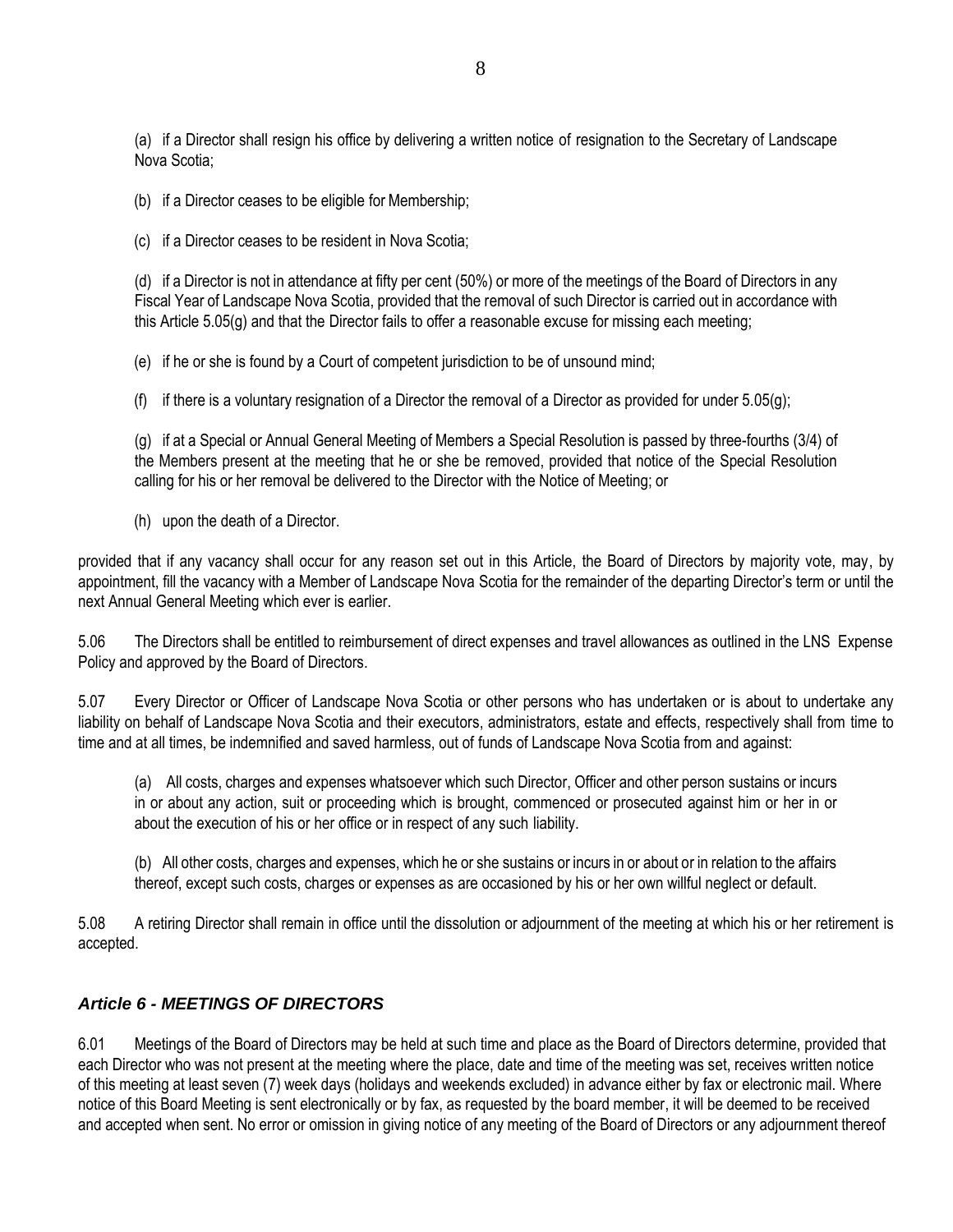shall invalidate such meeting or make void any proceedings taken thereat and any Director may at any time waive notice of any such meeting and may ratify, approve and confirm any or all proceedings taken thereat. For the purpose of sending notice to any Member, Director or Officer of Landscape Nova Scotia, the Member's address shall be the last address recorded in the Membership Registry of Landscape Nova Scotia.

6.02 The Board of Directors shall meet at least four (4) times per year.

6.03 At any meeting of the Board of Directors each Director shall have one (1) vote. Any Director who has a conflict of interest in any matter before the Board shall disclose that interest and shall have no vote in respect of that matter. The Chairperson of any meeting of the Board of Directors shall have no vote except to either defeat or pass a resolution where his or her vote would be the deciding vote. At all meetings of the Board of Directors fifty percent (50%) of the Directors shall constitute a quorum.

6.04 If all Directors have consented either generally or in respect of a particular meeting, a Director may be deemed present at a meeting of the Board by telephone conference or such other electronic means as the Board determines will permit all parties participating in the meeting to hear each other.

6.05 A resolution in writing signed and unanimously passed by all the Directors entitled to vote on that resolution at a meeting of the Board of Directors is as valid as if duly passed at a meeting of the Board.

6.06 Robert's Rules of Order Newly Revised shall apply to the proceedings at all meetings of the Board of Directors except where inconsistent with this By-Law.

6.07 All Board of Directors' meetings shall be open to all Members unless otherwise agreed by a majority of Directors present at a meeting. Any Member may be permitted to address the meeting at the discretion of the President or, where the President refuses, by vote of two-thirds (2/3) majority of Directors present.

6.08 Minutes of all Board of Directors meetings shall be recorded and available to all Directors and to all Members of Landscape Nova Scotia after approval of the minutes by the Board except that any business which is transacted *in camera* may be excluded from the version of the Minutes provided to the Members provided that the basis therefore is recorded in its place.

### <span id="page-8-0"></span>*Article 7 - POWERS AND DUTIES OF DIRECTORS*

7.01 The Board of Directors shall administer the affairs of Landscape Nova Scotia and make or cause to be made for Landscape Nova Scotia, in its name, any kind of contract which Landscape Nova Scotia may lawfully enter into and, save as hereinafter provided, generally may exercise all such other powers and do all such other things as Landscape Nova Scotia is by its Memorandum of Association or otherwise authorized to exercise and do.

7.02 The Board of Directors shall have power to authorize expenditures on behalf of Landscape Nova Scotia from time to time and may delegate by resolution to an Officer or Officers of Landscape Nova Scotia the right to hire and pay salaries to employees of Landscape Nova Scotia and to make such other expenditures as the Board may determine. The Board of Directors shall have the power to enter into trust arrangements with a bank or trust company for the purpose of creating a trust fund in which the capital and interest may be used for the benefit of promoting the interest of Landscape Nova Scotia on such terms as the Board of Directors may prescribe.

7.03 The Board of Directors shall take such steps as they may deem requisite to enable Landscape Nova Scotia to acquire, accept, solicit, or receive legacies, gifts, grants, settlements, bequests, endowments and donations of any kind whatsoever for the purpose of furthering the interests and objects of Landscape Nova Scotia.

7.04 The Bank for Landscape Nova Scotia shall be chosen by the Board of Directors and the Board of Directors shall have the power to open such accounts as may be required for the deposit and investment of Landscape Nova Scotia funds as received by Landscape Nova Scotia from time to time and for that purpose the Secretary and such other officers as are required by the Bank shall be authorized to provide such documentation as are required by the Bank from time to time. Any two of the President of the Board of Directors, the Secretary, the Treasurer or such other person as the Board may designate either specifically or by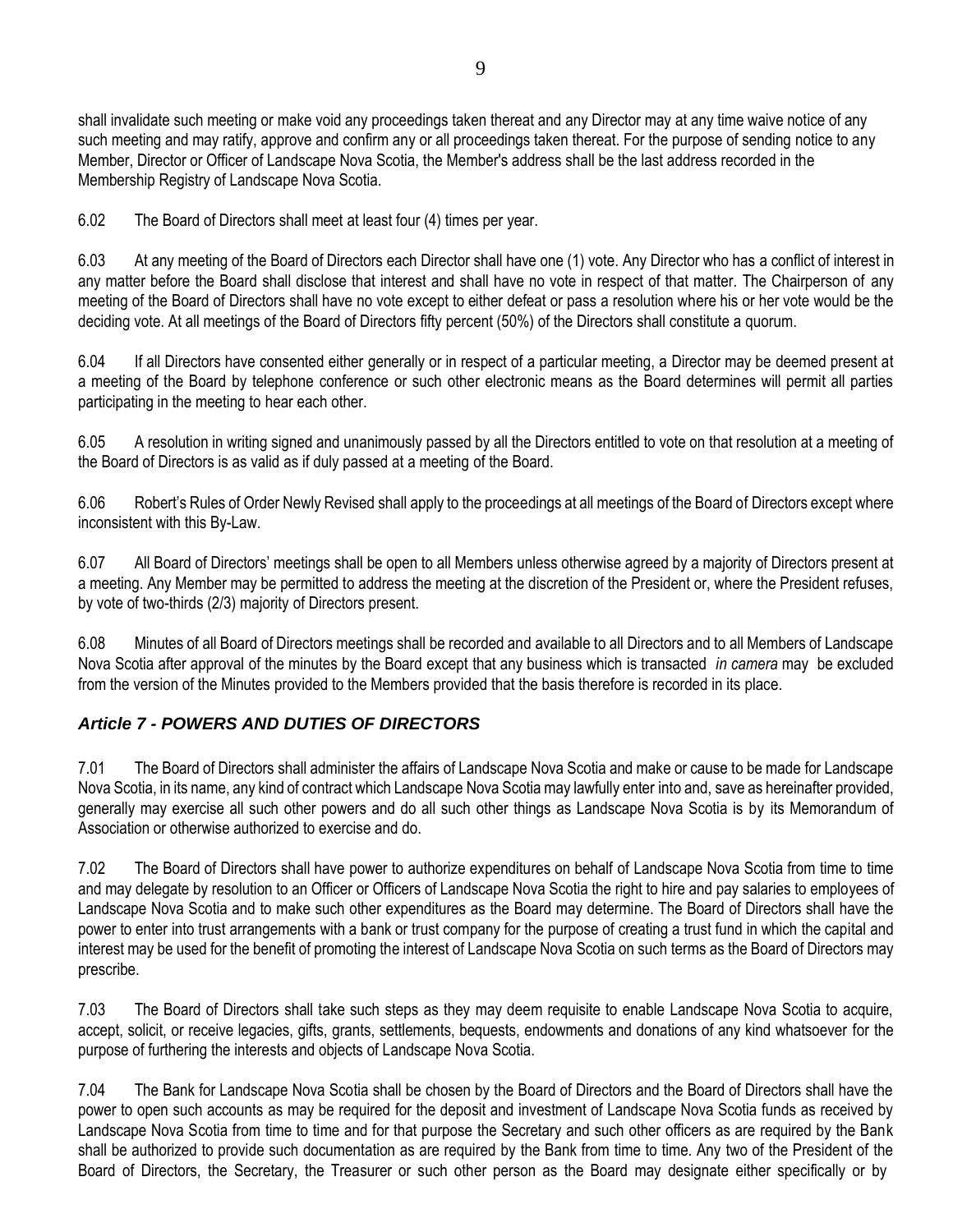reference to position shall be authorized to sign cheques on behalf of Landscape Nova Scotia and otherwise deal with banking matters.

7.05 The Board of Directors may approve costs and fees that members of the public or Members of Landscape Nova Scotia shall pay for services and products provided by Landscape Nova Scotia and any proceeds there from shall be applied by the Directors as they see fit for the purpose of furthering the interests of Landscape Nova Scotia.

7.06 The borrowing powers of Landscape Nova Scotia may be exercised by Special Resolution of the Members.

7.07 The Board of Directors may enter into arrangements with other organizations for the provision of funding and delivery of programs for the purpose of furthering the interests of Landscape Nova Scotia.

7.08 The Board shall appoint annually a representative to the Canadian Nursery Landscape Association. This representative will be appointed by the Board of Directors and would ideally be a past president of Landscape Nova Scotia. He/She will sit on Landscape Nova Scotia's Board of Directors and will advance the views, policies, opinions and activities of Landscape Nova Scotia; liaise with other Provincial Association Representatives to strategically align agendas that are national in scope. As a director of the CNLA Board communicate the CNLA agendas, programs, initiatives and goals to Landscape Nova Scotia.

## <span id="page-9-0"></span>*Article 8 - OFFICERS*

8.01 The Officers of Landscape Nova Scotia shall be the President, 1st Vice PresidentPast President, Secretary, Treasurer and any such other officers as may be determined by the Membership at an Annual General Meeting. No two offices, other than the Secretary, shall be held by the same person, and all Officers shall be Directors.

8.02 The office of Secretary is to be held by the Executive Director of Landscape Nova Scotia. Notwithstanding Article 9.01, the Executive Director position is not considered to be a Director or an Officer and as such does not have voting privileges.

8.03 The President, 1st Vice President, 2nd Vice President and Treasurer shall be elected by the Membership at the Annual General Meeting from among the Directors for a term of one year. These officers shall hold office for no more than three consecutive terms. The office of Past President shall be held by the individual who held the office of President immediately before the President.

8.04 The Officers of Landscape Nova Scotia shall hold office until the end of the meeting at which time their successors are appointed.

## <span id="page-9-1"></span>*Article 9 - DUTIES OF OFFICERS*

9.01 The President shall preside over all meetings of Landscape Nova Scotia, the Board of Directors and shall be responsible for the general and active management of the affairs of Landscape Nova Scotia. He or she shall ensure that all orders and resolutions of the Board of Directors are carried into effect and shall be an ex officio member of all Committees.

9.02 The 1st Vice-President shall carry out such duties as the Board of Directors may assign to him or her and in the absence or disability of the President, shall perform the duties and exercise the power of the President.

### 9.03 [deleted]

9.04 The Treasurer shall ensure that there are appropriate systems in place for the custody of the funds and securities of Landscape Nova Scotia and shall ensure a full and accurate accounts of all assets, liabilities, receipts and disbursements of Landscape Nova Scotia in the books belonging to Landscape Nova Scotia in accordance with generally accepted accounting principles and will ensure deposit of all monies, securities and valuable effects in the name and to the credit of Landscape Nova Scotia in such chartered bank, trust company or Credit Union, or, in the case of securities, in such registered dealer in securities as may be designated by the Board of Directors from time to time. The Treasurer shall ensure proper disbursement of the funds of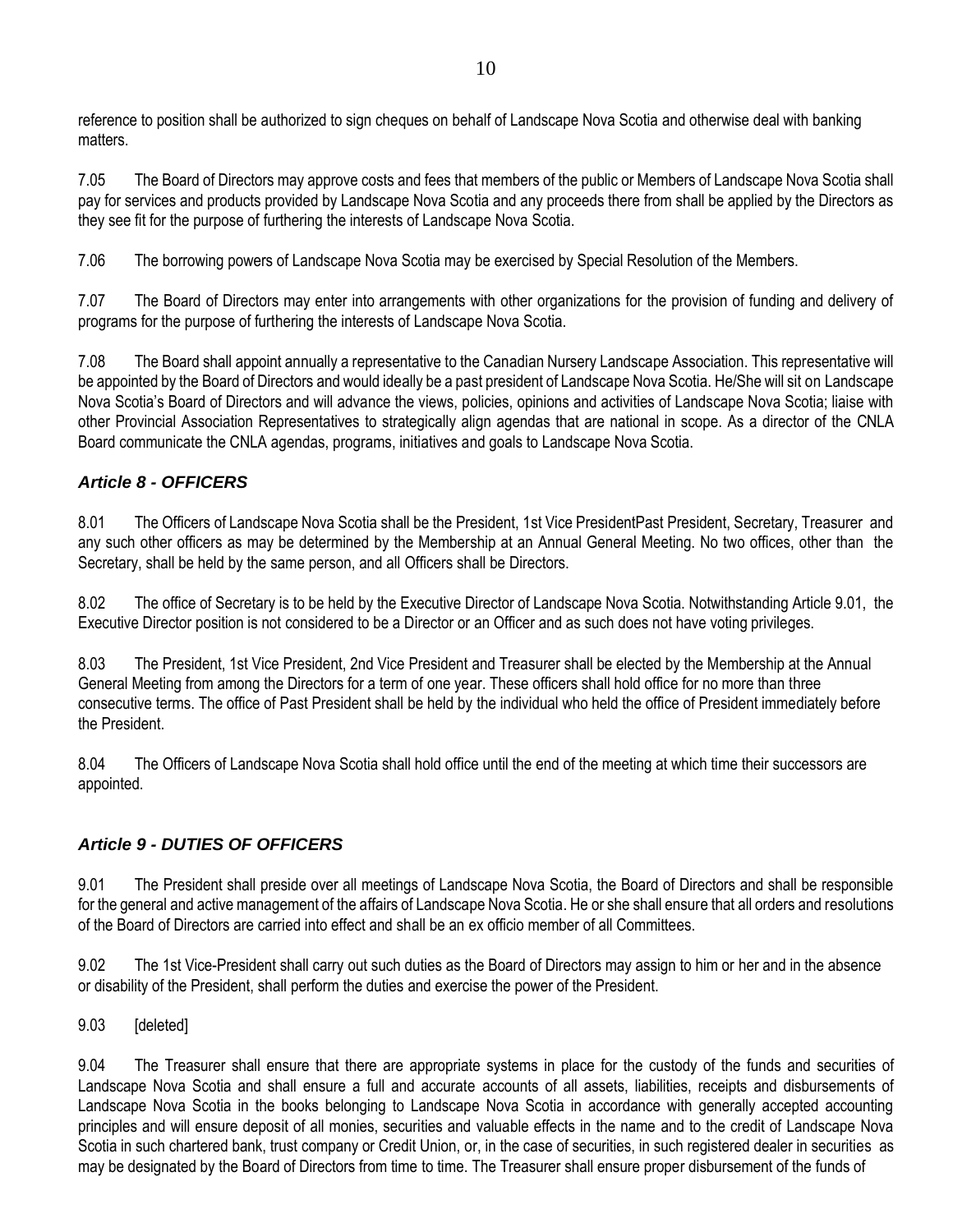Landscape Nova Scotia as may be directed by proper authority taking proper receipts and vouchers for such disbursements, and shall render to the President and the Directors at the regular meetings of the Board of Directors, or whenever they may require it, an accounting of all the transactions and a statement of the financial position of Landscape Nova Scotia. The Treasurer shall ensure that a copy of the balance sheet summarizing the assets and liabilities of Landscape Nova Scotia and a statement of income and expenditures for the preceding year is filed with the Registry of Joint Stock Companies within fifteen (15) days following the Annual General Meeting. The Treasurer shall also perform such other duties as may from time to time be directed by the Board of Directors.

9.05 The Secretary shall attend all meetings of Landscape Nova Scotia and act as Clerk thereof and shall ensure that a proper record of all votes and minutes of all proceedings is maintained in the books to be kept for that purpose. The Secretary shall ensue that a current Membership Registry is kept of Landscape Nova Scotia. The Secretary shall ensure that there is given notice of all meetings of the Members or Board of Directors, and shall perform such other duties as may from time to time be prescribed by the Board of Directors or the President, who shall have supervision over the Secretary. The Secretary of Landscape Nova Scotia shall maintain a Membership Registry in which shall be recorded the names, addresses, current status of Membership fees, and the date of approval of Membership by the Board of Directors and any changes thereto that may come to the attention of Landscape Nova Scotia from time to time.

9.06 The duties of such other Officers as may be appointed from time to time shall be as such as the terms of their engagement call for or as determined by the Board of Directors.

## <span id="page-10-0"></span>*Article 10 – SPECIAL RESOLUTION*

10.01 Special Resolution means a resolution passed by not less than three-fourths of such Members entitled to vote as are present in person or by proxy, where proxies are allowed, at an Annual, General or Special Meeting of which notice specifying the intention to propose the resolution as a special resolution has been duly given.

## <span id="page-10-1"></span>*Article 11 - AMENDMENT OF BY-LAWS*

11.01 The By-Laws of Landscape Nova Scotia may be repealed or amended by By-Law passed by Special Resolution of not less than three-fourths (3/4) of those Members eligible to vote at a meeting duly called for the purpose of considering the said By- Law, provided that the repeal or amendment shall not be enforced or acted upon until such time as the Registrar of Joint Stock Companies or his or her successor has approved the said By-Law in accordance with the Societies Act.

## <span id="page-10-2"></span>*Article 12 - AUDITORS*

12.01 The Members shall at each Annual General Meeting of Landscape Nova Scotia appoint an auditor every two years to perform a Notice to Reader level of review of the accounts of Landscape Nova Scotia for report to the Members at the next Annual General Meeting. The Auditor shall hold office until replaced by the Membership at the next Annual General Meeting provided that the Board of Directors may fill any casual vacancy in the office of auditor. If the Auditor is not removed or replaced the Auditor shall continue to hold office until his or her replacement is appointed. The remuneration of the Auditor shall be fixed by the Board of **Directors** 

12.02 The Fiscal Year of Landscape Nova Scotia shall be from November 1 to October 31.

## <span id="page-10-3"></span>*Article 13 - BOOKS AND RECORDS*

13.01 The Directors shall ensure that all necessary books and records of Landscape Nova Scotia required by this By-Law or any applicable statute or law are regularly and properly kept and shall be open for inspection by any Member upon request at the registered office Landscape Nova Scotia between the hours of 9:00 a.m. and 4:30 p.m. daily.

## <span id="page-10-4"></span>*Article 14 -RULES AND REGULATIONS*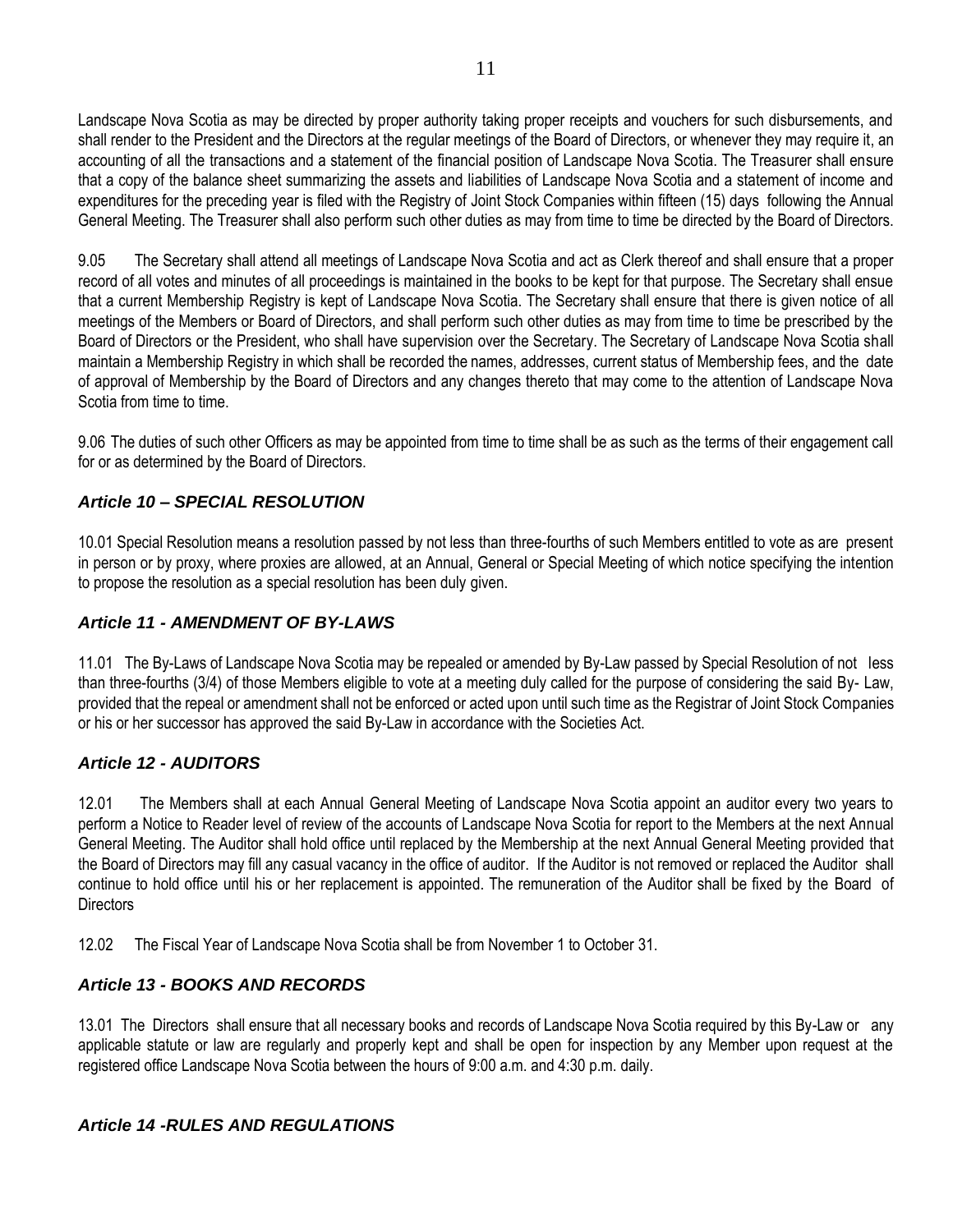14.01 The Board of Directors may prescribe such Rules, Regulations, Policies and Procedures not inconsistent with this By-Law relating to the management and operation of Landscape Nova Scotia as the Board deems fit and expedient.

#### <span id="page-11-0"></span>*Article 15- DISPUTE RESOLUTION*

15.01 Any disputes between Members of Landscape Nova Scotia concerning the business of Landscape Nova Scotia may be submitted for resolution to the Board of Directors which may deal with the dispute in such manner as it sees fit, including the establishment of a person or committee to investigate and or mediate the dispute and report the results to the Board with any recommendations the person or committees deems advisable.

#### <span id="page-11-1"></span>*Article 16 -INTERPRETATION*

16.01 In this By-Law and in all other By-laws of Landscape Nova Scotia hereafter passed, unless the context otherwise requires, words importing the singular number or a singular gender shall include the plural number or other gender, as the case may be, and vice versa, and references to persons shall include firms and Societies.

 $ml$ 

PRESIDENT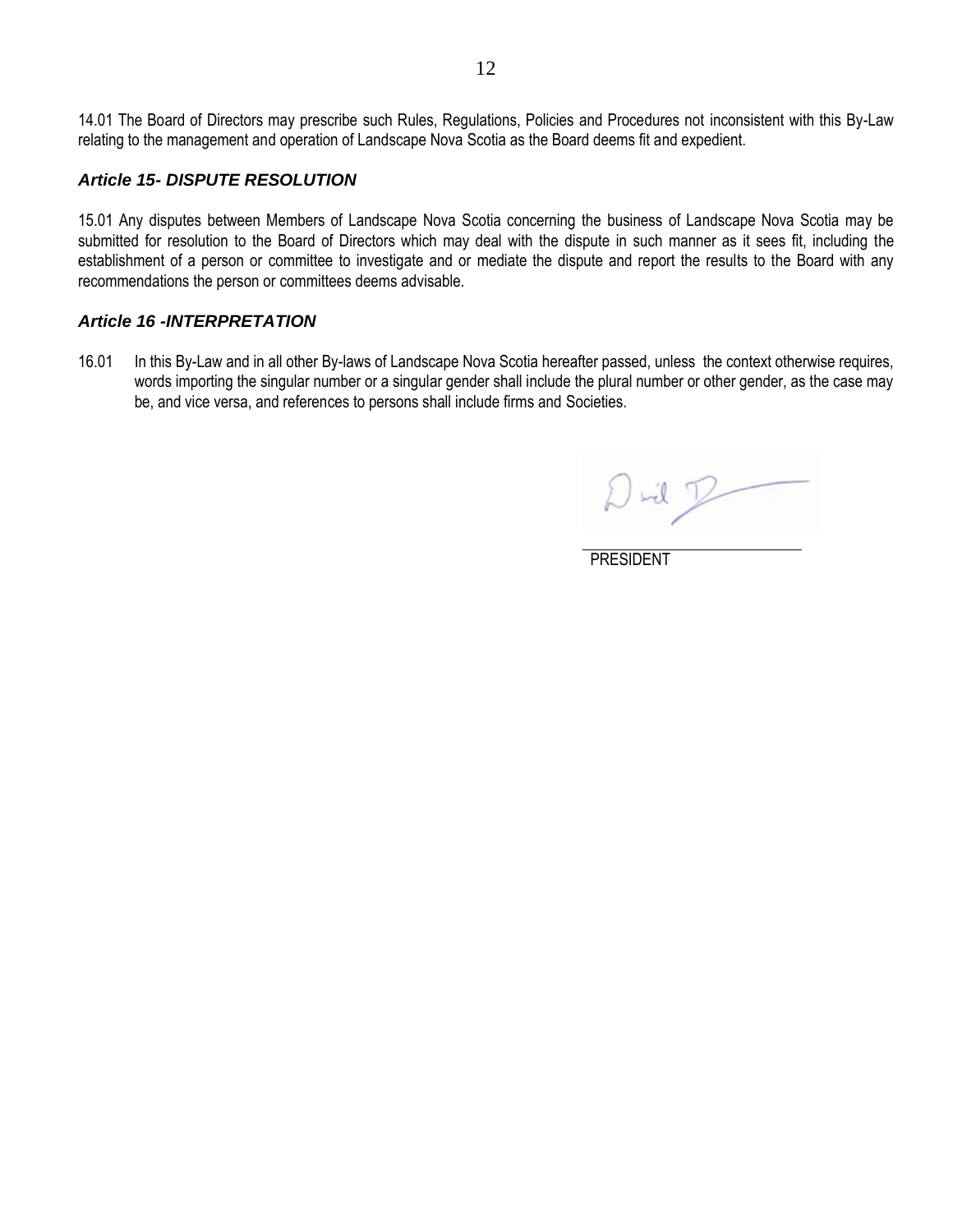### SCHEDULE "A"

#### <span id="page-12-0"></span>CODE OF CONDUCT OF LANDSCAPE NOVA SCOTIA

- 1. Members of Landscape Nova Scotia are expected to observe the Code of Conduct in spirit as well as letter.
- 2. The Code of Conduct outlines the most important standards of ethical and professional conduct by which Members are expected to abide by.
- 3. Membership status is decided and continued based on the Code of Conduct and Code of Ethics.
- 4. Members shall act fairly, honestly and in a manner they would be prepared to defend publicly in all aspects of the practice of their trade.
- 5. Members shall endeavor to serve clients with integrity, knowledge, and creative ability. They shall provide only the highest level of professional services to clients, employers and others in the landscape horticultural/nursery industry (hereafter "the Industry").
- 6. Members have a responsibility to provide constructive criticism to the Board of Directors, in writing, when necessary to ensure the continued quality of goods and services.
- 7. Members shall not make false or malicious statements that may injure the professional reputation of another Member.
- 8. Members shall work to maintain confidence and trust in the profession of horticulture and landscape trade, Members advertising shall neither be false or in any way misleading. Members have an obligation to render goods and services in an efficient and cost effective manner in order to protect the client's interest while maintaining acceptable standards.
- 9. Members have an ongoing responsibility to improve their own professional knowledge and skills and keep abreast of new developments in their industry. Members shall encourage continuing education and research within the horticultural and landscape Industry.
- 10. Members shall endeavor to attract to the profession, individuals with a high degree of honesty, courtesy, integrity, and competence.
- 11. Members have a responsibility to pay their suppliers.
- 12. Members shall perform work or supply goods according to accepted industry standards and any Landscape Nova Scotia specifications approved from time to time by the Board of Directors.
- 13. Members shall continually strive toward the betterment of the environment through their dedication to the profession of horticulture and landscape trades.
- 14. Members shall endeavor to be involved in Landscape Nova Scotia and contribute positively towards the advancement of Landscape Nova Scotia.
- 15. Members shall positively promote Landscape Nova Scotia to encourage the strengthening of Landscape Nova Scotia and that of its Members in the marketplace.